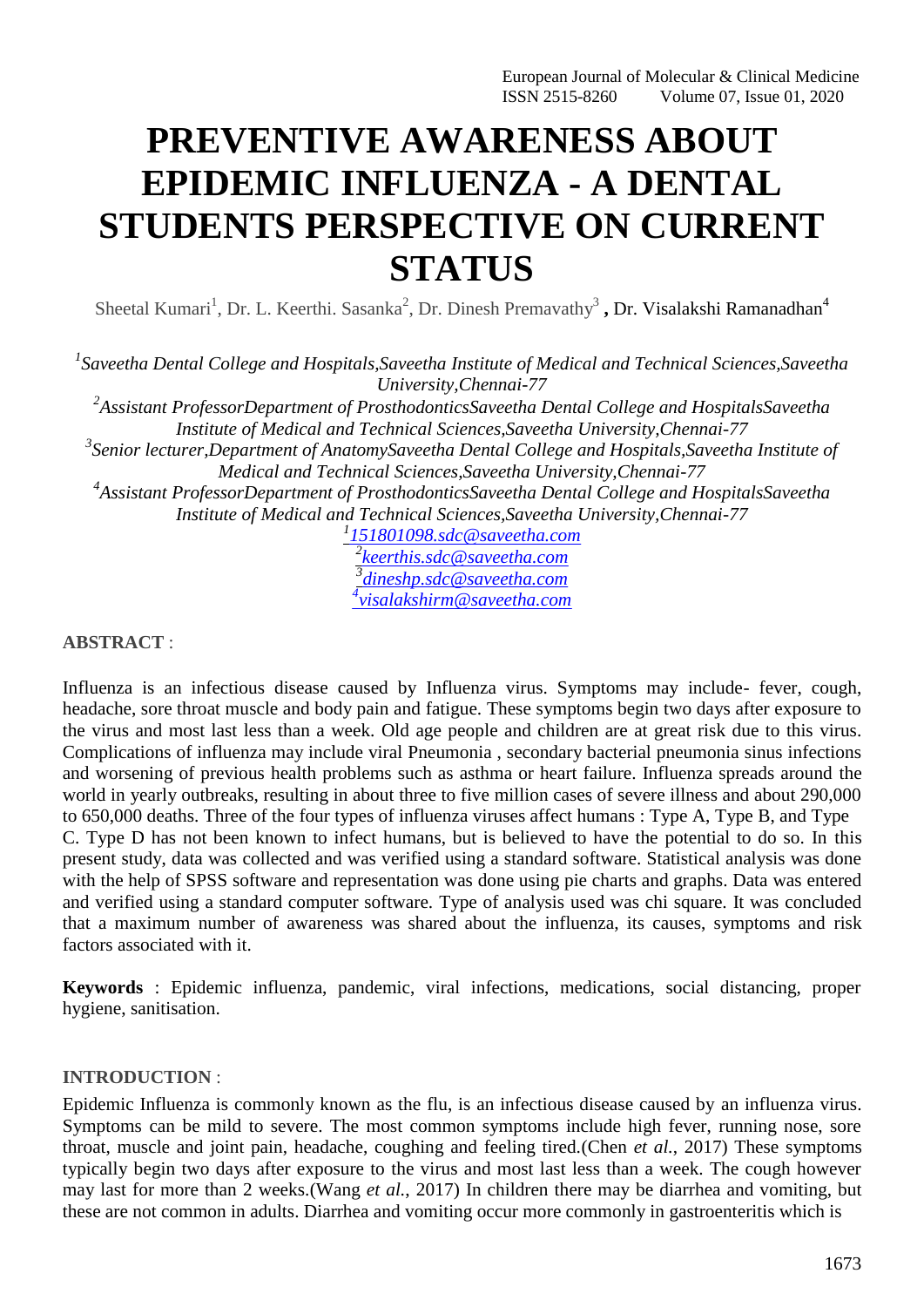European Journal of Molecular & Clinical Medicine ISSN 2515-8260 Volume 07, Issue 01, 2020

an unrelated disease and sometimes in - accurately referred to as "stomach flu" or the "24 hour flu". [\(Casalegno](https://paperpile.com/c/xGyk7G/rFpG) *et al.*, 2017)

Complications of influenza may include viral Pneumonia , secondary bacterial pneumonia sinus infections and worsening of previous health problems such as asthma or heart failure. Three of the four types of influenza viruses affect humans : Type A, Type B, and Type C. Type D has not been known to infect humans, but is believed to have the potential to do so. [\(Iuliano](https://paperpile.com/c/xGyk7G/XA9w) *et al.*, 2017) Usually, the virus is spread through air from coughs or sneezes. This is believed to occur mostly over relatively short distances contaminated by the virus and then touching the eyes, nose or mouth. (Lu *et al.*[, 2019\) A](https://paperpile.com/c/xGyk7G/Mc6g) person may be infectious to others both before and during the time they are showing symptoms. The infection may be confirmed by testing the throat, sputum or nose for the virus. A number of rapid tests are available however people may still have the infection even if the results are negative. A type of polymerase chain reaction that detects the virus RNA is more accurate[.\(van Baalen](https://paperpile.com/c/xGyk7G/6qwg) *et al.*, 2017)

Frequent hand washing reduces the risk of viral spread, as does wearing a surgical mask. Yearly vaccinations against influenza are recommended by the World Health Organization (WHO) for those at high risk and by the centers for disease control and prevention for those six months of age and older. [\(Skowronski](https://paperpile.com/c/xGyk7G/S7O2) *et al.*, 2019)The vaccine is usually effective against three or four types of influenza. It is usually well tolerated. A vaccine made for one year may not be useful in the following year, since the virus evolves rapidly.(Lurie *et al.*[, 2020\) A](https://paperpile.com/c/xGyk7G/NFa1)ntiviral medications such as the neuraminidase inhibitor oseltamivir, among others, have been used to treat influenza. The benefit of antiviral medications in those who are otherwise healthy do not appear to be greater than their risks. No benefit has been found in those with other health problems[.\(Shiraki and Daikoku,](https://paperpile.com/c/xGyk7G/IXli) 2020)

Influenza spreads around the world in yearly outbreaks, resulting in about three to five million cases of severe illness and about 290,000 to 650,000 deaths. About 20% of unvaccinated children and 10% of unvaccinated adults are infected each year. In the northern and southern parts of the world, outbreaks occur mainly in the winter, while around the equator outbreaks may occur at any time of the year[.\(Zecchin](https://paperpile.com/c/xGyk7G/4qVd) *et al.*, [2019\)](https://paperpile.com/c/xGyk7G/4qVd)

Death occurs mostly in high risk groups - the young, the old and those with other health problems. Larger outbreaks known as pandemics are less frequent. In the 20th century, three influenza pandemics occurred : Spanish influenza in 1918, Asian influenza in 1957, and Hong Kong influenza in 1968. The World Health Organization declared an outbreak of a new type of influenza A/HN1 to be a pandemic in June 2009. Influenza may also affect other animals, including pigs, horses and birds[.\(Topoulos](https://paperpile.com/c/xGyk7G/j12n) *et al.*, [2019\)](https://paperpile.com/c/xGyk7G/j12n)

**Aim** : The main aim or objective of this present study is to spread awareness about epidemic influenza and its relation with a pandemic. The study also aims at highlighting some points about the mortality rate and high risk factors of epidemic influenza among dental students.

#### **MATERIALS AND METHODS** :

The present study is a survey based study. Minimum number of participants included was minimum 100. Participants who all took part in this survey were from different Private Dental Colleges in Chennai. The study design was patterned in an Interventional Non- Controlled form. Questionnaires were prepared. Sample size was 100. Method used was stratified random sampling. Data was collected and was entered and verified with the help of standard computer software. Double entry method was used to enter the data which was collected. Total number of questions were 10 and were represented using pie charts and graphs. Statistical analysis was done with the help of SPSS software. (Jyothi *et al.*[, 2017\) ,](https://paperpile.com/c/xGyk7G/yorF) [\(Ganapathy, 2016\) ,](https://paperpile.com/c/xGyk7G/3qi5) [\(Jain, Ranganathan and Ganapathy, 2017\) ,](https://paperpile.com/c/xGyk7G/9vTg) [\(Ashok and Suvitha, 2016\) ,](https://paperpile.com/c/xGyk7G/3UTZ) (Ajay *et al.*[, 2017\) A](https://paperpile.com/c/xGyk7G/o7LP)nswers were distributed as percentage. Type of analysis used was Chi square. Independent variables were name, age and gender. Dependent variable was epidemic influenza and its mortality rate.

**RESULTS AND DISCUSSION** :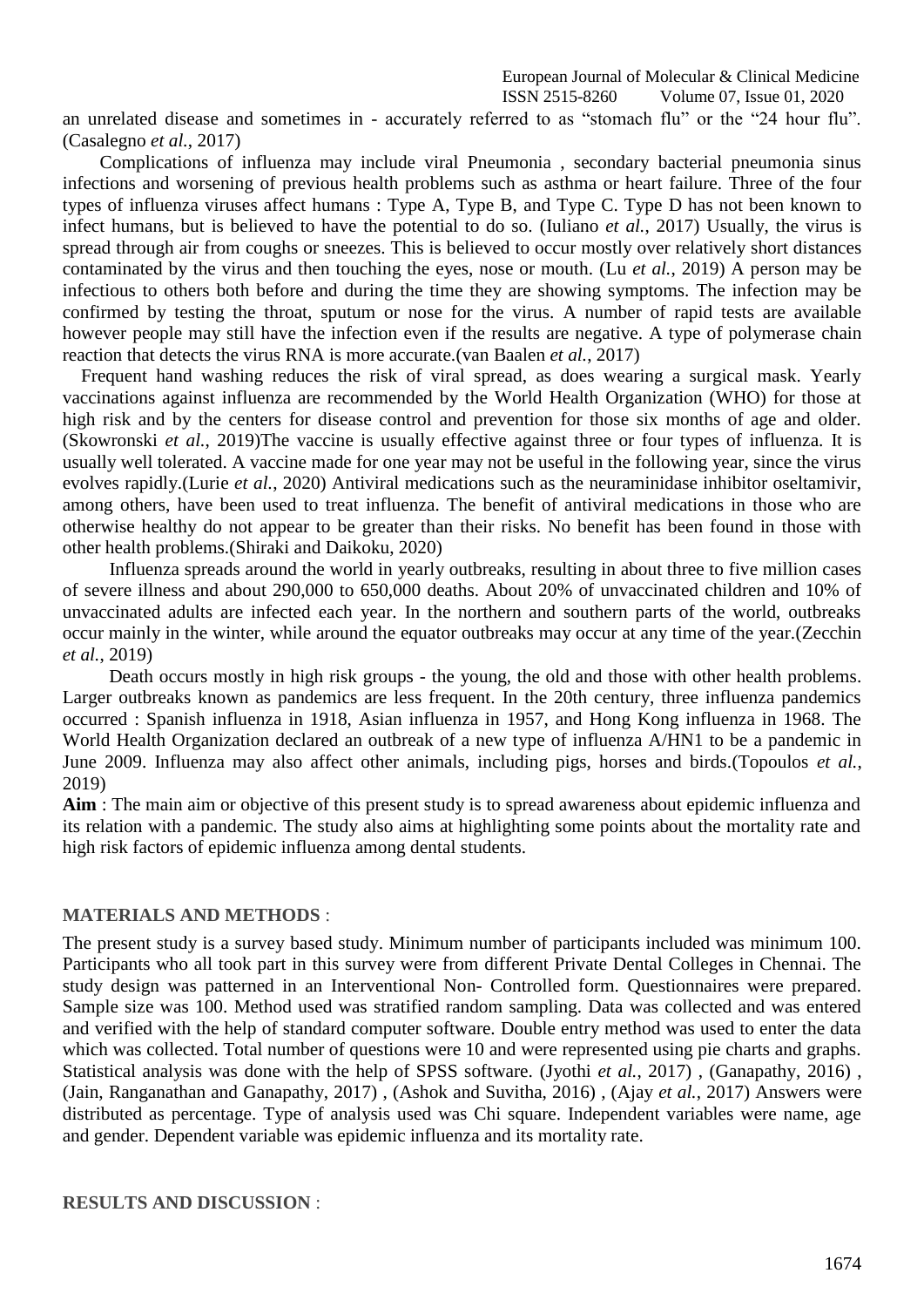Present survey has a total population of 100. So among 100 participants, 65% of participants were aware of epidemic influenza and remaining 35% of participants were not aware of epidemic influenza.

Epidemic influenza is a deadly influenza pandemic which is caused due to H1N1 influenza virus. It is estimated that 500 million people or one -third of the world's population was infected with this virus. Symptoms may include - fever, cough, sore throat, headache, muscle or body ache, running nose and fatigue. Vaccination coverage has been increased for persons who have high risk conditions i.e; old age people who all are more than 65 years old and children are at high risk. During an influenza pandemic, antiviral drugs are an important tool to treat and prevent the spread of influenza illness. Antiviral drugs are medicines that fight against influenza viruses.

In the present study we have seen that in figure 1, among the total population only (65%) of the participants belong to the age group 18-20 years and the remaining (35%) of the participants belong to the age group 20-24 years. In figure 2, among the total population, (74%) of the participants are females whereas the remaining (26%) are males. In figure 3, among the total population, (46%) of the participants are from 1st year, (33%) of the participants are from 2nd year, (11%) of the participants are from 3rd year and the remaining (9%) of the participants are from the final year. In figure 4, among the total population, (64.5%) of the participants agree with the fact that there are vaccines available for influenza viruses, (16.1%) of the participants do not agree with this fact and (19.4%) of the participants are not sure about it. In figure 4.1, the bar chart shows association of the vaccines available for influenza virus with the gender, P-value  $= 0.203 \times (0.05)$ , hence statistically not significant. In figure 5, among the total population, (54%) of the participants think that people fall ill at normal conditions due to lack of immunity, (34%) of the participants think that it is due to poor hygiene and (12%) of the participants think that it is due to both lack of immunity as well as poor hygiene. In figure 5.1, the bar chart shows association of the people falling ill at normal conditions with the gender, P-value  $= 0.000$ , hence statistically significant. In figure 6, among the total population, (54%) of the participants think that lack of immunity can increase the flu symptoms, (37%) of the participants think it is due to the poor hygiene and (9%) of the participants have lack of awareness. In figure 6.1, the bar chart shows association of the factors that increase the risk of flu symptoms with gender, P-value =  $0.069 \times 0.05$ ), hence statistically not significant. In figure 7, among the total population, (74%) of the participants agree that one must maintain social distancing incase of common cold, (15.5%) of the participants agree that one must wear masks and sanitise themselves in case of common cold and (10.5%) of the participants agree that one must take proper medicines incase of common cold. In figure 7.1, the bar chart shows association of the precautions that one must take incase of common cold with the gender, P-value =  $0.158$  ( $>0.05$ ), hence statistically not significant. In figure 8, among the total population, (64%) of the participants agree to the fact that influenza can lead to a pandemic situation, (23%) of the participants are not sure about this fact and (13%) of the participants disagree to this fact. In figure 8.1, the bar chart shows association of the influenza that can lead to a pandemic situation with the gender, P-value =  $0.203$  ( $> 0.05$ ), hence statistically not significant. The present study has initiated by reviewing from previous studies, where investigations were done based on clinical reports, interventional studies [\(Jyothi](https://paperpile.com/c/xGyk7G/yorF) *et al.*, 2017) , [\(Ashok](https://paperpile.com/c/xGyk7G/YbCK) *et al.*, 2014), [\(Venugopalan](https://paperpile.com/c/xGyk7G/gLiE) *et al.*, [2014\) i](https://paperpile.com/c/xGyk7G/gLiE)n vitro studies [\(Duraisamy](https://paperpile.com/c/xGyk7G/dO73) *et al.*, 2019), [\(Ganapathy, 2016\) ,](https://paperpile.com/c/xGyk7G/3qi5) [\(Jain, Ranganathan and Ganapathy,](https://paperpile.com/c/xGyk7G/9vTg) [2017\)](https://paperpile.com/c/xGyk7G/9vTg) , (Ajay *et al.*[, 2017\)](https://paperpile.com/c/xGyk7G/o7LP) and systemic reviews (Ariga *et al.*[, 2018\),](https://paperpile.com/c/xGyk7G/CFES) [\(Selvan and Ganapathy, 2016\)](https://paperpile.com/c/xGyk7G/ZNG4) , [\(Subasree, Murthykumar and Dhanraj, 2016\)](https://paperpile.com/c/xGyk7G/yzZj) , [\(Vijayalakshmi and Ganapathy, 2016\)](https://paperpile.com/c/xGyk7G/BRg8) , [\(Ganapathy,](https://paperpile.com/c/xGyk7G/yC6f) [Kannan and Venugopalan, 2017\)](https://paperpile.com/c/xGyk7G/yC6f) , [\(Kannan and Venugopalan, 2018\)](https://paperpile.com/c/xGyk7G/jF43) thus now we are focussing on epidemiological surveys. The idea for this survey stemmed from the current interest in our community.

**Limitations** : Epidemic influenza increases the mortality rate. Only antiviral drugs can be used for the treatment of epidemic influenza. Development of vaccines for some viruses are not yet established. **Future Scope** : The main objective of this study is to spread awareness among dental students about the epidemic influenza, it causes the symptoms and also high risk factor associated with it.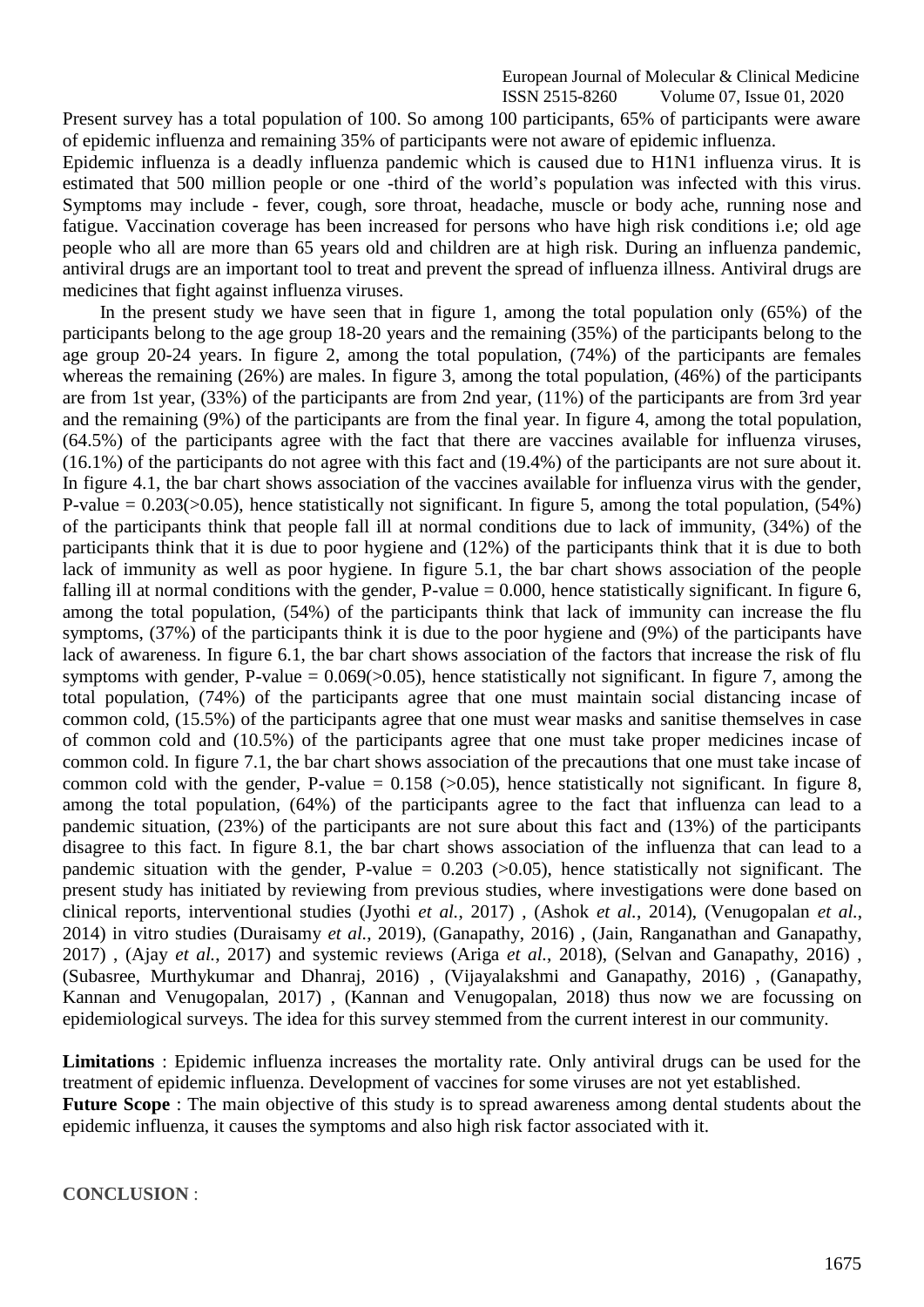Within the limitations of this study following conclusions can be drawn, Most of the dental students are aware about the epidemic influenza with a current pandemic situation and also its causative factors, symptoms and high risk factors associated with it. This study has shown that there is no affiliation with the gender and the awareness about the Influenza Epidemic. Proper hygiene and maintaining social distancing are some precautionary measures that one must take to safeguard themselves from such viral infections.

**Acknowledgement** : The authors are really thankful to Saveetha Dental College for providing a platform to express our knowledge.

**Conflict of interest :** No potential conflict of interest relevant to this article was reported.

### **REFERENCES** :

- [1] [Ajay, R. et al. \(2017\) ‗Effect of surface modifications on the retention of cement-retained implant](http://paperpile.com/b/xGyk7G/o7LP) [crowns under fatigue loads: An In vitro study', Journal of Pharmacy And Bioallied Sciences, p.](http://paperpile.com/b/xGyk7G/o7LP) [154. doi:](http://paperpile.com/b/xGyk7G/o7LP) [10.4103/jpbs.jpbs\\_146\\_17.](http://paperpile.com/b/xGyk7G/o7LP)
- [2] [Ariga, P. et al. \(2018\) ‗Determination of Correlation of Width of Maxillary Anterior Teeth using](http://paperpile.com/b/xGyk7G/CFES) [Extraoral and Intraoral Factors in Indian Population:](http://paperpile.com/b/xGyk7G/CFES) A Systematic Review', World Journal o[f](http://paperpile.com/b/xGyk7G/CFES) [Dentistry, pp. 68–75. doi: 10.5005/jp-journals-10015-1509.](http://paperpile.com/b/xGyk7G/CFES)
- [3] Ashok, V. et al. (2014) 'Lip Bumper Prosthesis for an Acromegaly Patient: A Clinical Report', The [Journal of Indian Prosthodontic Society, pp. 279–282. doi:](http://paperpile.com/b/xGyk7G/YbCK) [10.1007/s13191-013-0339-6.](http://paperpile.com/b/xGyk7G/YbCK)
- [4] [Ashok, V. and Suvitha, S. \(2016\) ‗Awareness of all ceramic restoration in rural population',](http://paperpile.com/b/xGyk7G/3UTZ) [Research Journal of Pharmacy and Technology, p. 1691. doi:](http://paperpile.com/b/xGyk7G/3UTZ) [10.5958/0974-360x.2016.00340.1](http://paperpile.com/b/xGyk7G/3UTZ)[.](http://dx.doi.org/10.5958/0974-360x.2016.00340.1)
- [5] van Baalen, C. A. et al. (2017) 'ViroSpot microneutralization assay for antigenic characterization [of human influenza viruses', Vaccine, pp. 46–52. doi: 10.1016/j.vaccine.2016.11.060](http://paperpile.com/b/xGyk7G/6qwg)[.](http://dx.doi.org/10.1016/j.vaccine.2016.11.060)
- [6] Casalegno, J.-S. et al. (2017) 'Performance of influenza case definitions for influenza community [surveillance: based on the French influenza surveillance network GROG, 2009-2014',](http://paperpile.com/b/xGyk7G/rFpG) [Eurosurveillance. doi: 10.2807/1560-7917.es.2017.22.14.30504.](http://paperpile.com/b/xGyk7G/rFpG)
- [7] [Chen, J. et al. \(2017\) ‗Long term outcomes in survivors of epidemic Influenza A \(H7N9\) virus](http://paperpile.com/b/xGyk7G/izJt) [infection', Scientific Reports. doi: 10.1038/s41598-017-17497-6.](http://paperpile.com/b/xGyk7G/izJt)
- [8] [Duraisamy, R. et al. \(2019\) ‗Compatibility of Nonoriginal Abutments With Implants: Evaluation of](http://paperpile.com/b/xGyk7G/dO73) [Microgap at the Implant-Abutment Interface, With Original and Nonoriginal Abutments', Implant](http://paperpile.com/b/xGyk7G/dO73) [dentistry, 28\(3\), pp.](http://paperpile.com/b/xGyk7G/dO73) 289–295.
- [9] [Ganapathy, D. \(2016\) ‗Effect of Resin Bonded Luting Agents Influencing Marginal Discrepancy in](http://paperpile.com/b/xGyk7G/3qi5) [All Ceramic Complete Veneer Crowns', JOURNAL OF CLINICAL AND DIAGNOSTIC](http://paperpile.com/b/xGyk7G/3qi5) [RESEARCH. doi:](http://paperpile.com/b/xGyk7G/3qi5) [10.7860/jcdr/2016/21447.9028.](http://paperpile.com/b/xGyk7G/3qi5)
- [10] [Ganapathy, D. M., Kannan, A. and Venugopalan, S. \(2017\) ‗Effect of Coated Surfaces influencing](http://paperpile.com/b/xGyk7G/yC6f) [Screw Loosening in Implants: A Systematic Review and Meta-analysis', World Journal of](http://paperpile.com/b/xGyk7G/yC6f) [Dentistry, pp. 496–502. doi: 10.5005/jp-journals-10015-1493.](http://paperpile.com/b/xGyk7G/yC6f)
- [11] Iuliano, A. D. et al. (2017) 'Increase in Human Infections with Avian Influenza A(H7N9) Virus During the Fifth Epidemic — [China, October 2016–February 2017', MMWR. Morbidity and](http://paperpile.com/b/xGyk7G/XA9w) [Mortality Weekly Report, pp. 254–255. doi:](http://paperpile.com/b/xGyk7G/XA9w) [10.15585/mmwr.mm6609e2.](http://paperpile.com/b/xGyk7G/XA9w)
- [12] Jain, A., Ranganathan, H. and Ganapathy, D. (2017) 'Cervical and incisal marginal discrepancy in [ceramic laminate veneering materials: A SEM analysis', Contemporary Clinical Dentistry, p. 272.](http://paperpile.com/b/xGyk7G/9vTg) [doi:](http://paperpile.com/b/xGyk7G/9vTg) [10.4103/ccd.ccd\\_156\\_17.](http://paperpile.com/b/xGyk7G/9vTg)
- [13] Jyothi, S. et al. (2017) 'Periodontal Health Status of Three Different Groups Wearing Temporary [Partial Denture', Research Journal of Pharmacy and Technology, p. 4339. doi:](http://paperpile.com/b/xGyk7G/yorF) [10.5958/0974-](http://dx.doi.org/10.5958/0974-360x.2017.00795.8) [360x.2017.00795.8.](http://dx.doi.org/10.5958/0974-360x.2017.00795.8)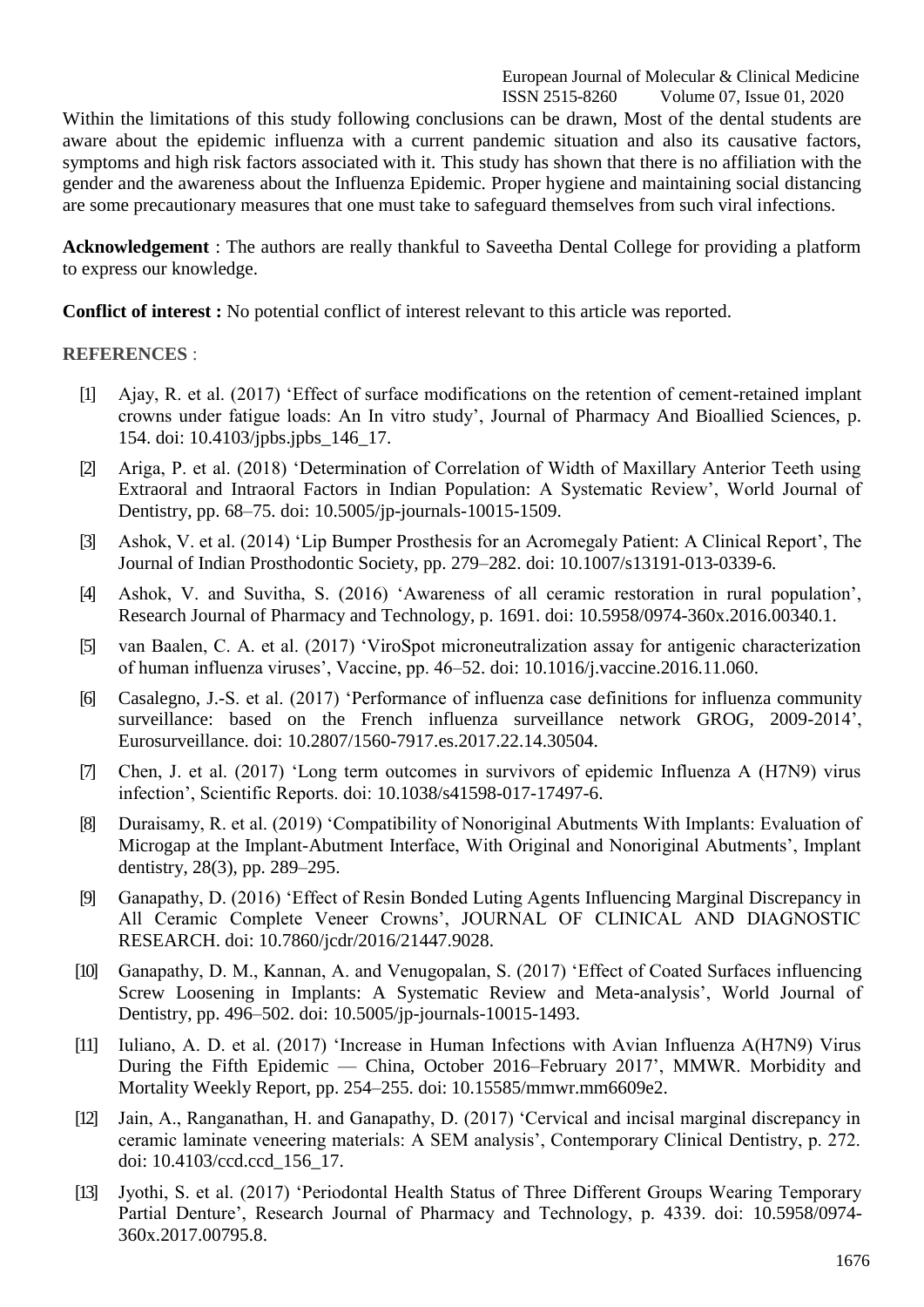- [14] [Kannan, A. and Venugopalan, S. \(2018\) ‗A systematic review on the effect of use of impregnated](http://paperpile.com/b/xGyk7G/jF43) [retraction cords on gingiva', Research Journal of Pharmacy and Technology, p. 2121. doi:](http://paperpile.com/b/xGyk7G/jF43) [10.5958/0974-360x.2018.00393.1.](http://dx.doi.org/10.5958/0974-360x.2018.00393.1)
- [15] Lurie, N. et al. (2020) 'Developing Covid-19 Vaccines at Pandemic Speed', New England Journal [of Medicine, pp. 1969–1973. doi:](http://paperpile.com/b/xGyk7G/NFa1) [10.1056/nejmp2005630](http://paperpile.com/b/xGyk7G/NFa1)[.](http://dx.doi.org/10.1056/nejmp2005630)
- [16] Lu, Y. et al. (2019) 'An Epidemic Avian Influenza Prediction Model Based on Google Trends', [Letters in Organic Chemistry, pp. 303–310. doi:](http://paperpile.com/b/xGyk7G/Mc6g) [10.2174/1570178615666180724103325](http://paperpile.com/b/xGyk7G/Mc6g)[.](http://dx.doi.org/10.2174/1570178615666180724103325)
- [17] Selvan, S. R. and Ganapathy, D. (2016) 'Efficacy of fifth generation cephalosporins against [methicillin-resistant Staphylococcus aureus-A review', Research Journal of Pharmacy and](http://paperpile.com/b/xGyk7G/ZNG4) [Technology, p. 1815. doi: 10.5958/0974-360x.2016.00369.3.](http://paperpile.com/b/xGyk7G/ZNG4)
- [18] [Shiraki, K. and Daikoku, T. \(2020\) ‗Favipiravir, an anti-influenza drug against life-threatening](http://paperpile.com/b/xGyk7G/IXli) [RNA virus infections', Pharmacology & Therapeutics, p. 107512. doi:](http://paperpile.com/b/xGyk7G/IXli) [10.1016/j.pharmthera.2020.107512.](http://dx.doi.org/10.1016/j.pharmthera.2020.107512)
- [19] Skowronski, D. M. et al. (2019) 'Interim estimates of 2018/19 vaccine effectiveness against [influenza A\(H1N1\)pdm09, Canada, January 2019', Euro surveillance: bulletin Europeen sur les](http://paperpile.com/b/xGyk7G/S7O2) [maladies transmissibles = European communicable disease bulletin, 24\(4\). doi:](http://paperpile.com/b/xGyk7G/S7O2) [10.2807/1560-](http://paperpile.com/b/xGyk7G/S7O2) [7917.ES.2019.24.4.1900055.](http://dx.doi.org/10.2807/1560-7917.ES.2019.24.4.1900055)
- [20] Subasree, S., Murthykumar, K. and Dhanraj (2016) 'Effect of Aloe Vera in Oral Health-A [Review', Research Journal of Pharmacy and Technology, p. 609. doi:](http://paperpile.com/b/xGyk7G/yzZj) [10.5958/0974-](http://dx.doi.org/10.5958/0974-360x.2016.00116.5) [360x.2016.00116.5.](http://dx.doi.org/10.5958/0974-360x.2016.00116.5)
- [21] [Topoulos, S. et al. \(2019\) ‗Analysis of acute respiratory infections due to influenza virus A, B and](http://paperpile.com/b/xGyk7G/j12n) [RSV during an influenza epidemic 2018', Infection, pp. 425–433. doi: 10.1007/s15010-018-1262](http://paperpile.com/b/xGyk7G/j12n) [x](http://dx.doi.org/10.1007/s15010-018-1262-x)[.](http://paperpile.com/b/xGyk7G/j12n)
- [22] Venugopalan, S. et al. (2014) 'Magnetically retained silicone facial prosthesis', Nigerian journal of [clinical practice, 17\(2\), pp.](http://paperpile.com/b/xGyk7G/gLiE) 260–264.
- [23] Vijayalakshmi, B. and Ganapathy, D. (2016) 'Medical management of cellulitis', Research Journal [of Pharmacy and Technology, p. 2067. doi:](http://paperpile.com/b/xGyk7G/BRg8) [10.5958/0974-360x.2016.00422.4](http://paperpile.com/b/xGyk7G/BRg8)[.](http://dx.doi.org/10.5958/0974-360x.2016.00422.4)
- [24] Wang, X, et al. (2017) 'Epidemiology of avian influenza A H7N9 virus in human beings across [five epidemics in mainland China, 2013–17: an epidemiological study of laboratory-confirmed](http://paperpile.com/b/xGyk7G/yL4g) [case series', The Lancet Infectious Diseases, pp. 822–832. doi:](http://paperpile.com/b/xGyk7G/yL4g) [10.1016/s1473-3099\(17\)30323-7.](http://paperpile.com/b/xGyk7G/yL4g)
- [25] Zecchin, B. et al. (2019) 'A28 Spatial spread of highly pathogenic avian influenza A (H5N8) virus [in Italy, 2017–8', Virus Evolution. doi:](http://paperpile.com/b/xGyk7G/4qVd) [10.1093/ve/vez002.027](http://paperpile.com/b/xGyk7G/4qVd)[.](http://dx.doi.org/10.1093/ve/vez002.027)

#### **GRAPHS**

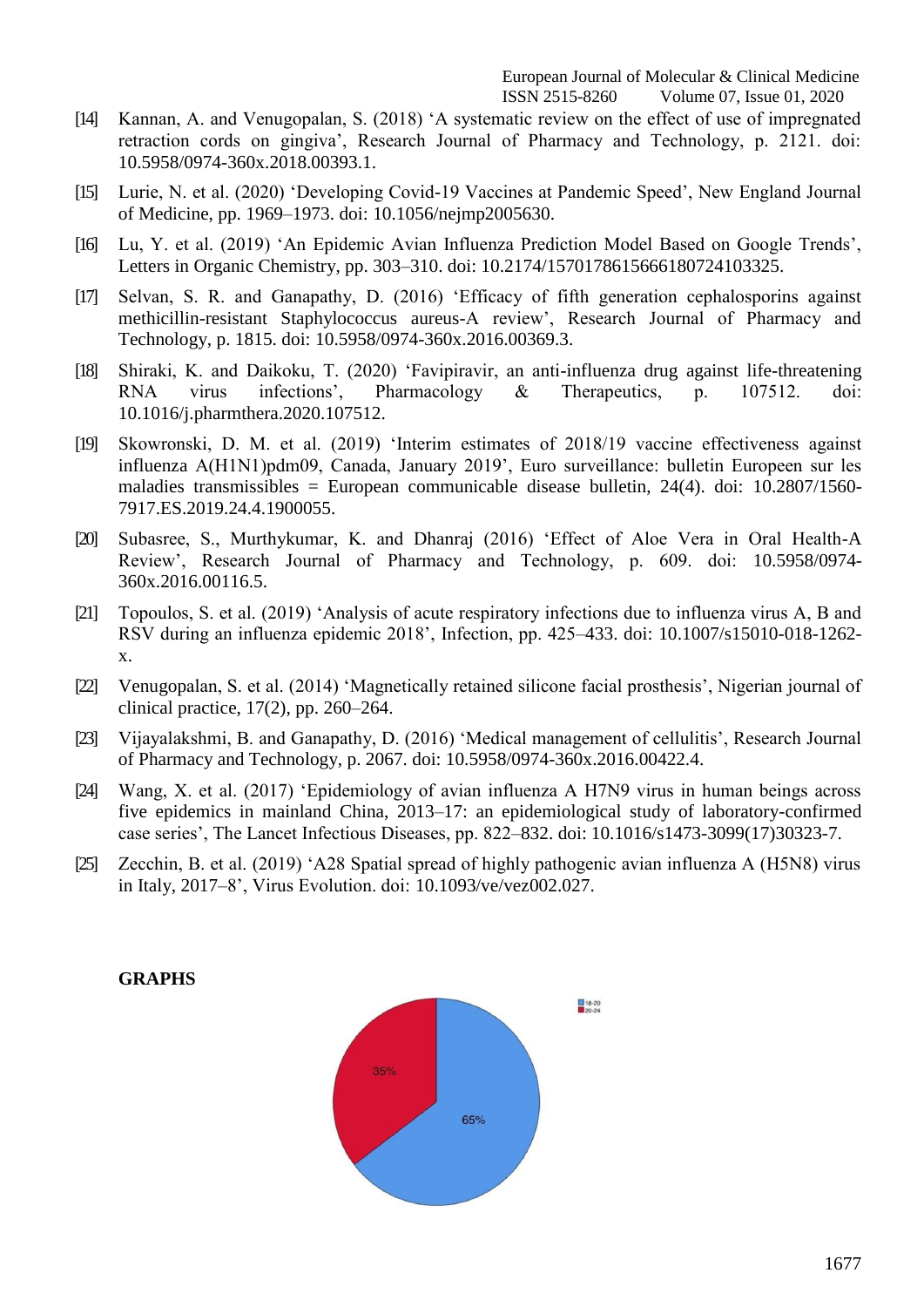**Figure 1 :** The above piechart shows the responses to the different age group categories. Among the total population, 65% of the participants belong to the 18-20 years of age group category and the remaining 35% of the participants belong to the 20-24 years of age group category



**Figure 2 :** The above piechart shows the responses to gender. Among the total population, 74% of the participants are Female and the remaining 26% of the participants are males.



Figure 3 : The above pie chart shows responses to the year of study. Among the total population, 46% of the participants are from 1st year, 33% of the participants are from 2nd year, 11% of the participants are from 3rd year and the remaining 9% of the participants are from 4th year i.e, the final ye

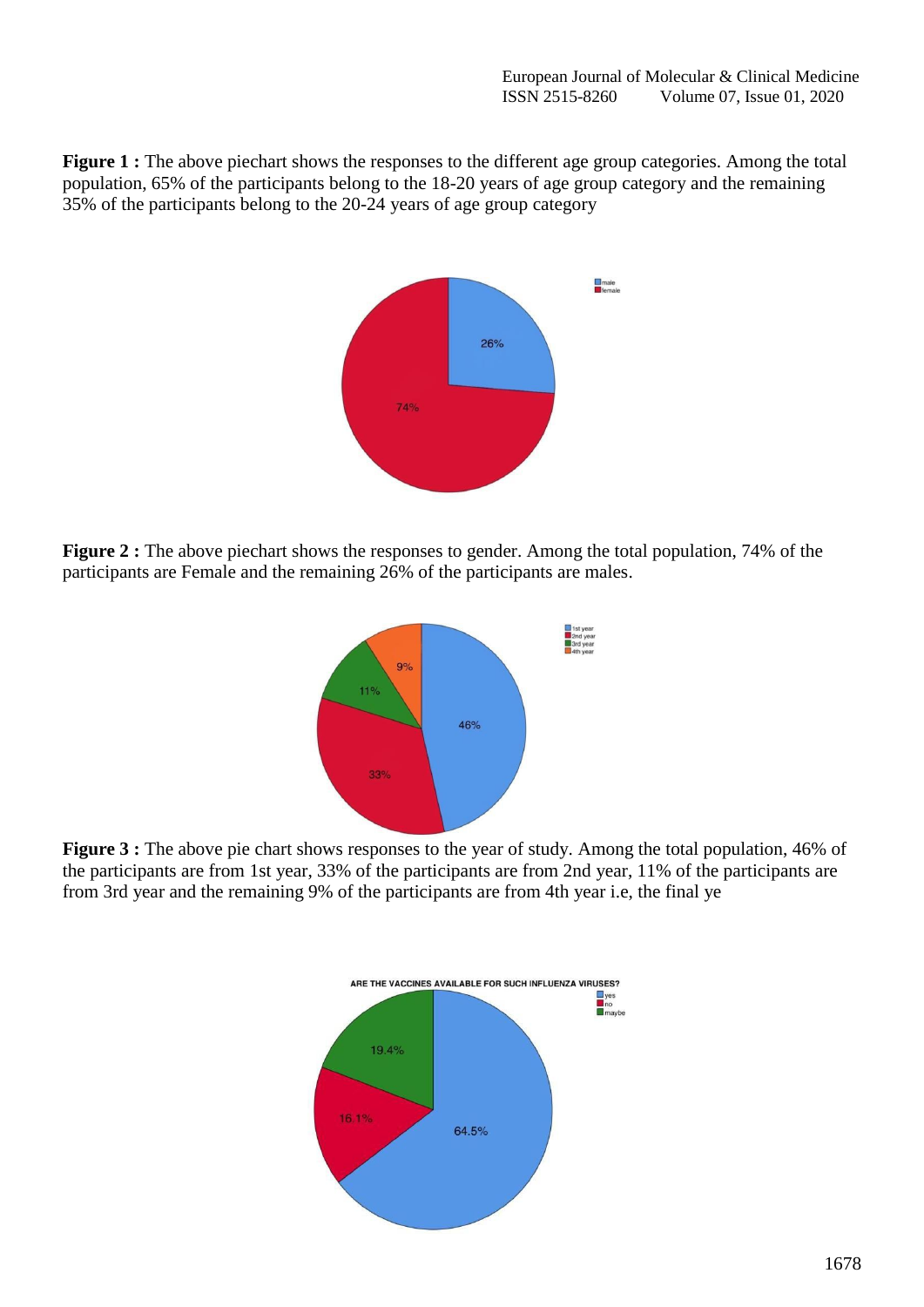Figure 4 : The above pie chart shows the responses for the vaccines available for influenza viruses. Among the total population , 64.5% of participants agree to the fact that there are vaccines available for influenza viruses, 16.1% of participants do not agree with this fact and 19.4% of participants are not sure about it.



**Figure 4.1 :** The above bar chart shows the association of the vaccines available for influenza virus with the gender. X-axis denotes the gender i.e, male and female and Y-axis denotes the number of responses. (Blue) Yes, (Red) No, (Green) Maybe; Pearson's Chi Square test was done, ChiSquare value: 3.139, df: 2, P- value  $= 0.203$  ( $> 0.05$ ), hence statistically not significant. Although not significant, the majority of females (49.49%) are aware that the vaccines that are available for Influenza rather than males.



**Figure 5 :** The above pie chart shows responses for the people who frequently fall ill at normal conditions. Among the total population, 54% of the participants think that it is due to lack of immunity, 34% of the participants think that it is due to poor hygiene and 12% of the participants think it is due to both lack of immunity and poor hygiene.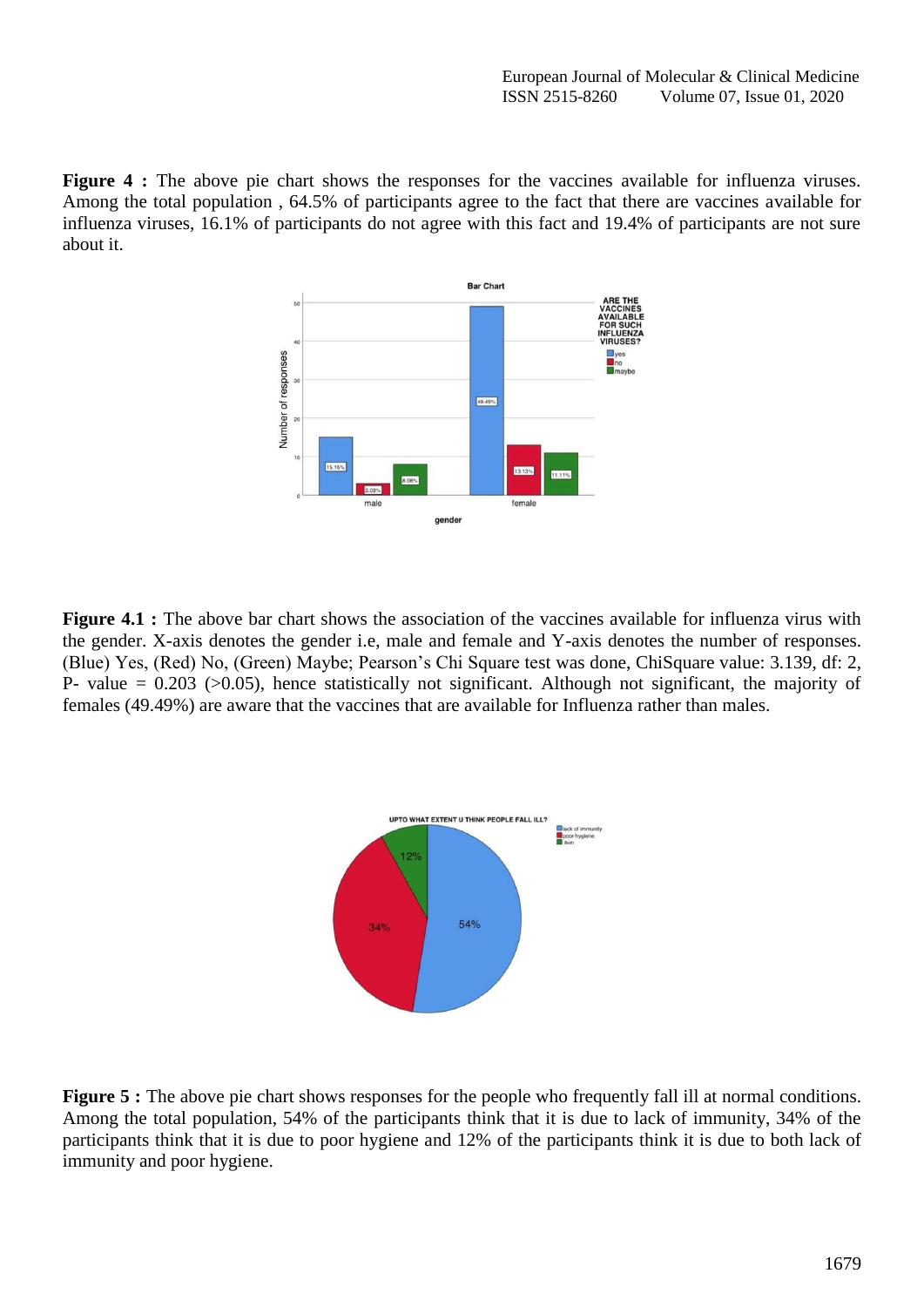

**Figure 5.1 :** The above bar chart shows association of the people falling ill at normal conditions with the gender. X-axis denotes the gender i.e, male and female and Y-axis denotes the number of responses. (Blue) lack of immunity, (Red) poor hygiene, (Green) both ; Pearson's Chi Square test was done, ChiSquare value : 18.464, df : 2 , P-value : 0.000 (<0.05), hence statistically significant. This proves that the majority of females are more aware about the conditions which can be a causative factor for illness.



**Figure 6 :** The above pie chart shows responses for factors that may increase the risk for flu symptoms. Among the total populations, 54% of the participants think it is due to lack of immunity , 37% of the participants think it is due to poor hygiene and 9% of the participants have lack of awareness.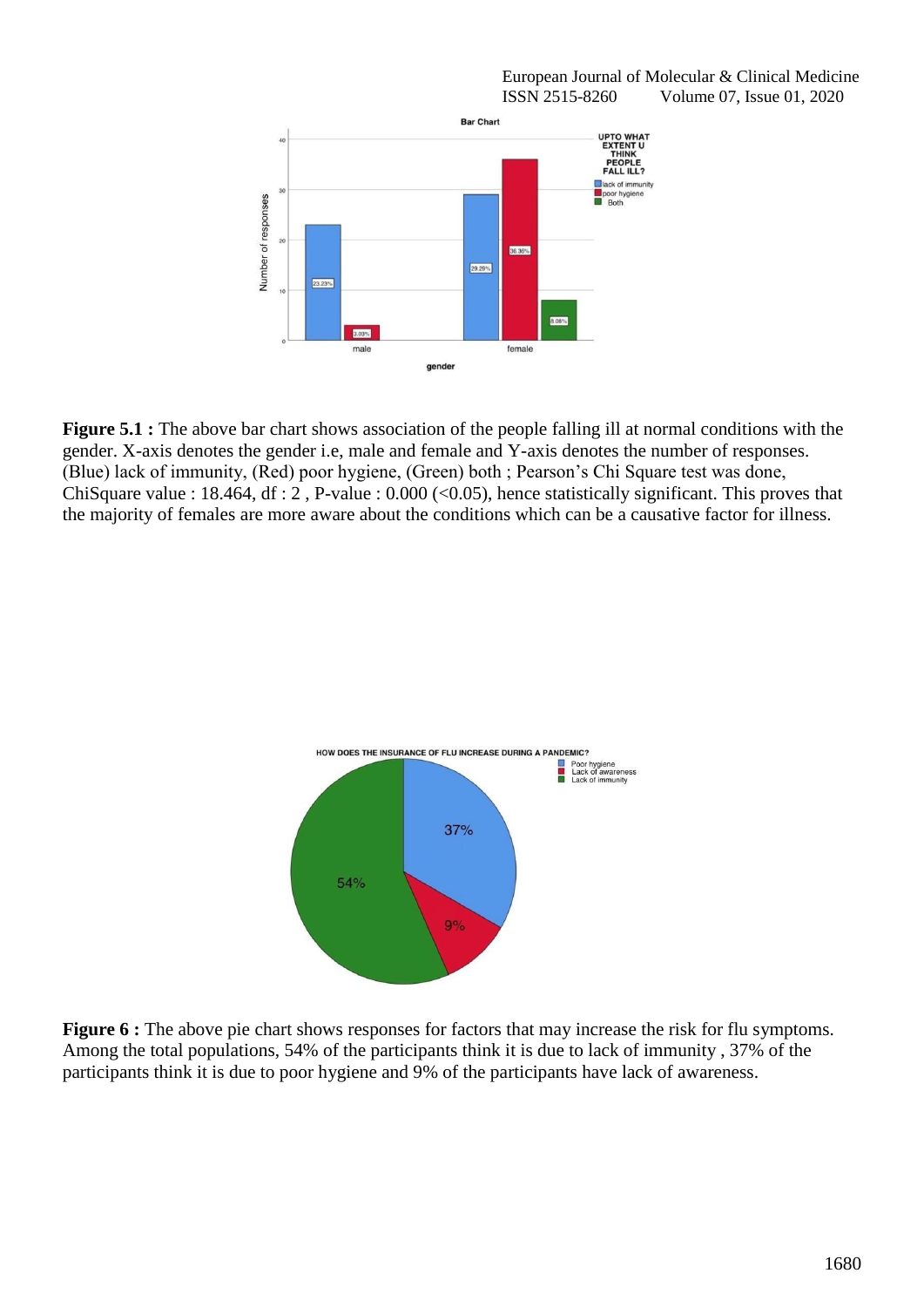

**Figure 6.1 :** The above bar chart shows the association of the factors that increase the risk of flu symptoms with the gender. X-axis denotes the gender i.e, male and female and Y-axis denotes the number of responses. (Blue) Poor hygiene, (red) Lack of awareness, (Green) Lack of immunity. Association was tested by Pearson's chi Square test, Chi Square Value: 5.346 , df : 2, P value = 0.069 (>0.05) hence statistically not significant. Although not significant, the majority of females, about (74%) are aware of the



**Figure 7 :** The Given pie chart shows the responses for the precautions that one must take incase of a common cold. Among the total population, 74% of participants agree to social distancing, 15.5% of the participants agree to wear masks and sanitise themselves and 10.5% of the participants agree to take proper medicines.